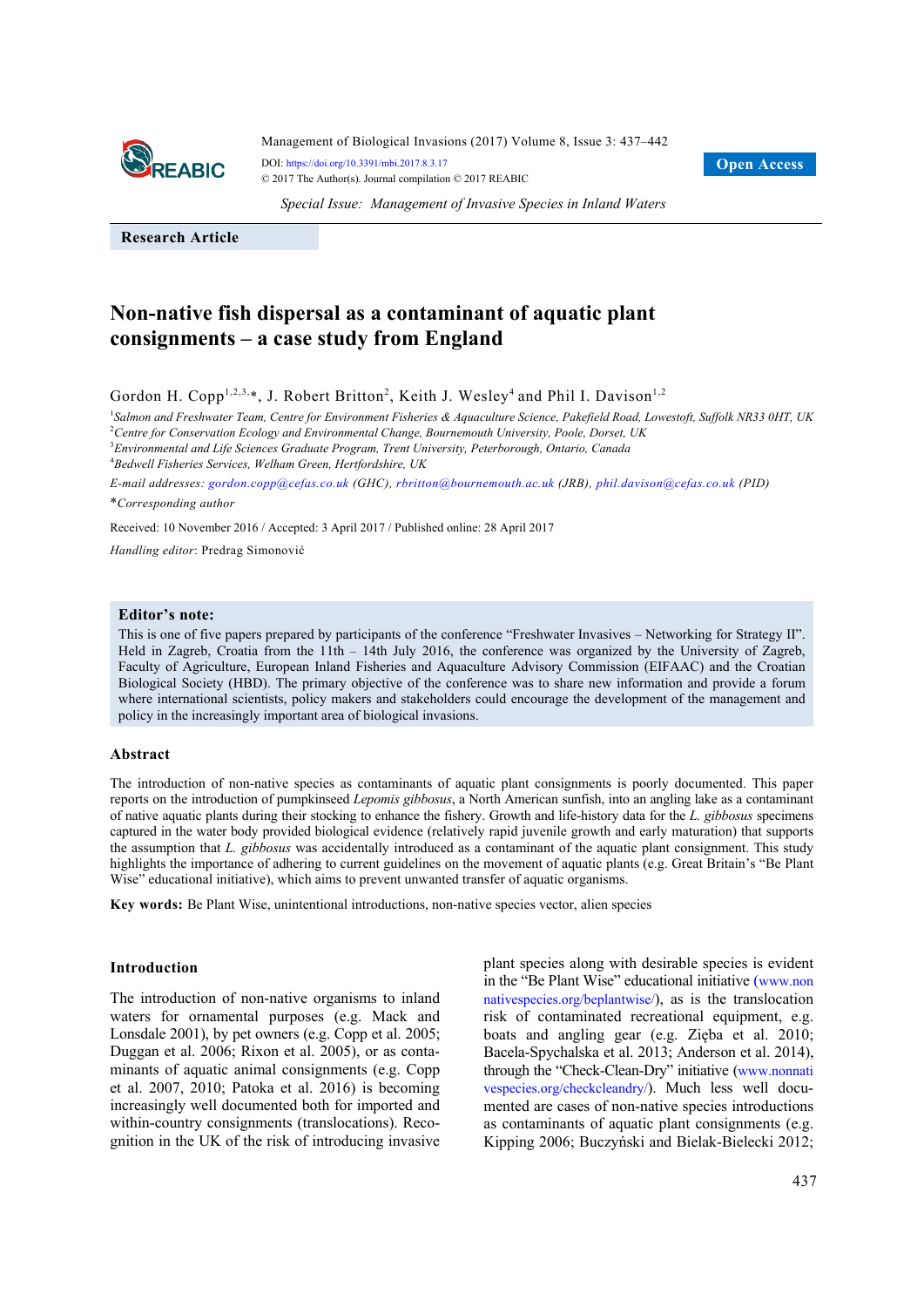Measey et al. 2017). Indeed, a review of non-native species introductions reported that  $\approx 90\%$  of aquatic plant consignments were found to arrive contaminated with unintended live organisms (Keller and Lodge 2007), but animal contaminants were invertebrates and no fish species were reported.

However, the introduction of non-native fish and aquatic plants has a long history, which is evinced by the introduction of Canadian pond weed *Elodea canadensis* to Loch Leven (Scotland) when fish tank residues were jettisoned into the lake by "an itinerant hawker of goldfish" (West 1910, p. 172). As a contribution to such rare events, the aim of this short communication is to report on the introduction of the North American sunfish, pumpkinseed *Lepomis gibbosus*, to an angling venue where the species had not been observed during annual fishery surveys prior to the stocking of native aquatic plants for habitat enhancement. Growth and life-history data for the *L. gibbosus* specimens captured in the water body are provided in support of the assumption that this non-native species was accidentally introduced as a contaminant of the aquatic plant consignment, which had been transported in trays of water. The pumpkinseed is of concern because it is one of six species predicted to benefit, and thus become invasive, under the forecasted future warmer climate conditions, both in England (Britton et al. 2010a) and in France (Masson et al. 2015).

## **Materials and methods**

The study site was Langdon Lake, a small water body (area  $\approx 0.8$  ha) formerly known as Dunton Lake (latitude: 51.564872; longitude: 0.393362) and situated near Basildon (County of Essex, England). Prior to the arrival of *L. gibbosus*, annual electrofishing surveys of Langdon Lake revealed the presence of common carp *Cyprinus carpio* and rudd *Scardinius erythrophthalmus* only. In March 2014, the lake was stocked with native aquatic plants by an independent consultant who transported the plants by automobile from the supplier to the water body in water-filled trays. Subsequent investigation revealed that the source of the aquatic plants was a supplier situated within the current UK range of pumpkinseed and known to have the species on site. On 7 April 2015, specimens of *L. gibbosus* were collected by continuous electrofishing (generator-powered DC unit), which was undertaken as three separate passes around the borders of the water body. Captured pumpkinseed were immediately killed with an overdose of 2-phenoxyethanol, then immersed in a slurry of iced water (a procedure permitted under U.K. Home Office project licence), and transported on ice to the laboratory.

After defrosting, the specimens were measured for total length (TL) to the nearest mm and weighed (Wt) to the nearest 0.1 g, with scale samples taken from the area between the lateral line and dorsal fin from each specimen to assess age, growth and body condition. Gonads were examined to determine sex, with female specimens classified according to egg status: immature = those with unrecognizable or non-yolked eggs; and mature  $=$  those with yolked eggs. The scales were aged using a projecting microscope  $(x48$  magnification), with ages for each individual fish determined by through interpretation of scale features representing true annuli. The accuracy of age estimates were improved via a quality control procedure in which 25% of scales were aged independently by a second reader; where there were differences in estimates then these scales were reaged to determine the source of the ageing discrepancy so that the consistency in ageing precision was improved (Musk et al. 2006).

## *Data analyses*

The logarithmic relationship between TL and body weight was elaborated using simple linear regression. For the analysis of somatic growth rate, to avoid pseudo-replication in analyses resulting from the use of repeated measures from the same fish (i.e. multiple lengths at age whose number varies according to the age of the individual), only one TL at age per individual was determined (Britton et al. 2010b). This length at age was the TL at the last annulus. As the fish were sampled in April, following completion of their growth season the previous year but prior to the commencement of their growth season in the sampling year, then the TL at capture was taken as the TL at the last annulus and thus there was no requirement for back-calculation. The mean TLs at each age  $(\pm 95\%$  confidence limits) were then calculated for the population and compared with the mean TLs at age of native North American and introduced European pumpkinseed populations through calculation using the base data from Fox and Copp (2014). Initial comparisons were of the variability  $(\pm 95\%$  confidence limits) around the mean TL at age data between Langdon Lake and populations in Europe and North America. As the Langdon Lake pumpkinseed were dominated by fish of age 2 (*cf*. Results), their TLs at age 2 were then tested against those from North America and Europe; as these data violated assumptions for parametric tests (assumptions of normality and homogeneity of variances) then a Mann Whitney U test was used.

Fish condition was assessed using Fulton's condition (plumpness) factor (Mills and Eloranta 1985: *K* =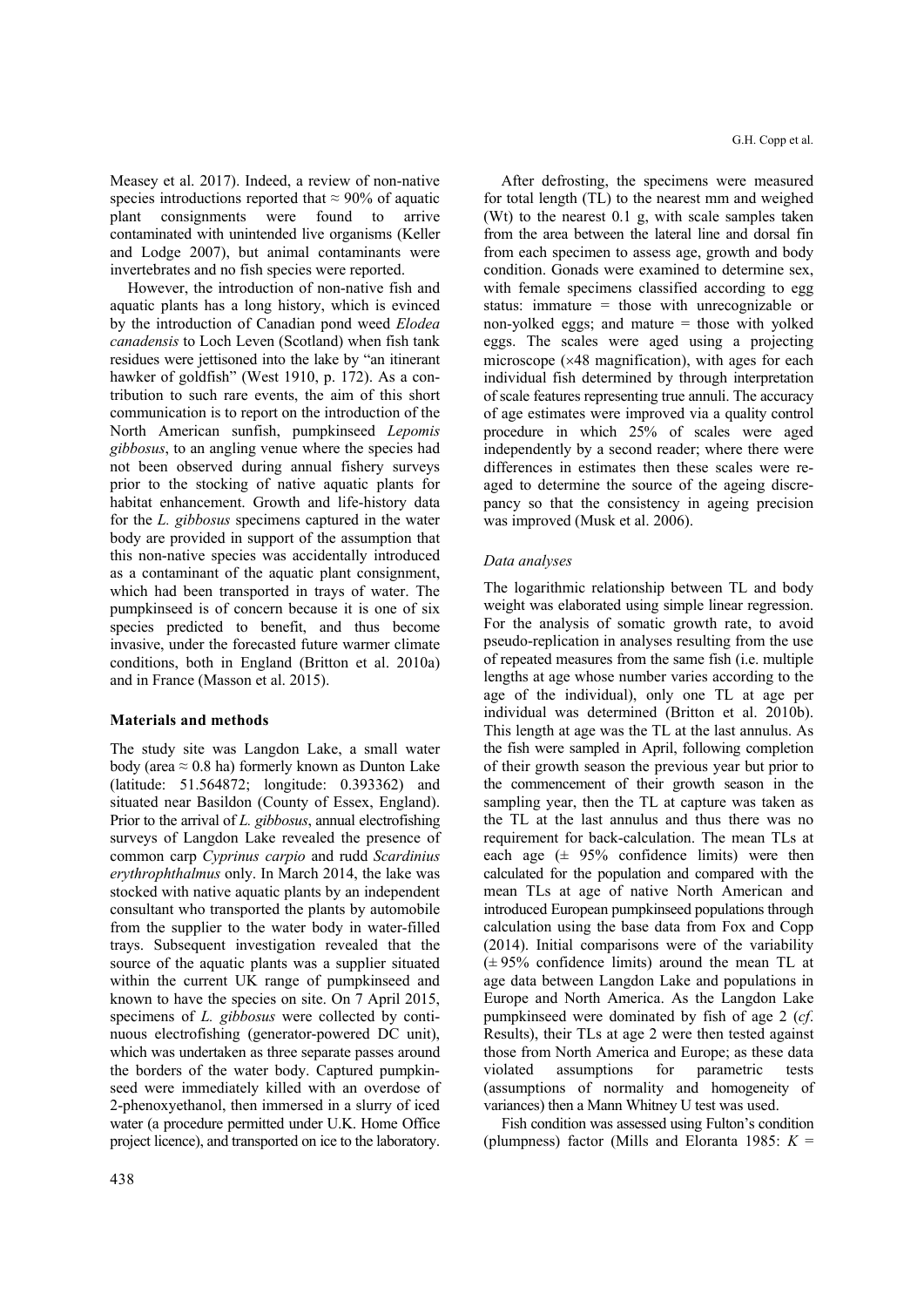$Wt \times TL^{-3} \times 10^{5}$ ) to allow a standard comparison of body condition for the present specimens relative to published values elsewhere. Mean TL and age at maturity of the population was calculated from the percentage of mature individuals in each age-class using the DeMaster (1978) formula as adapted by Fox (1994):

$$
\begin{array}{c}\n\text{w} \\
\alpha = \sum (\text{x}) [f(\text{x}) - f(\text{x} - 1)] \\
\text{x} = 0\n\end{array}
$$

where  $\alpha$  is the mean age of maturity, x is the age in years,  $f(x)$  is the proportion of fish mature at age x, and w is the maximum age in the sample. A modified version of this formula (10 mm TL intervals in place of age-classes) was used to calculate mean TL at maturity as per Fox and Crivelli (2001). To assess whether a relationship exists between age at maturity and juvenile growth (e.g. Fox 1994), and to compare with published values for other introduced populations in Europe (Masson et al. 2015), the former was regressed against the latter, which was defined as total length at age 2 ( $TL_{AGE\ 2}$ ), i.e. generally the earliest age at which female pumpkinseed mature.

#### **Results and discussion**

Of the 106 pumpkinseed captured, 43 were males and 63 females, rendering a male:female a ratio of 0.68, which is much lower than the range of values  $(1.1–3.2)$ reported for *L. gibbosus* populations elsewhere in England and continental Europe (Cucherousset et al. 2009). Four of the specimens had damaged tails, so these were not considered further in analyses that involved body length. As is commonly observed in fishes, the total length-weight relationship for all specimens (Log Wt =  $3.283$ LogTL –  $5.274$ ;  $r^2 = 0.851$ ) was highly significant  $(F = 592.309, P = 0.0001)$ . Mean (Fulton's) condition factor was virtually identical for males (1.89) and females (1.83), being slightly higher than in ponds densely populated by *L. gibbosus* (Fox et al. 2011), but considerably lower than those reported for populations in England, France and Romania (Copp et al. 2002).

The specimens were found to range in age from 1 to 3 years old, with fish of age 2 dominating the sample (86% of all fish aged). There was considerable overlap in 95% confidence limits around the mean lengths at age between the sampled fish and populations in North America and Europe, but with a pattern of similar TLs at age 1, higher TLs at age 2 in Langdon Lake, but then lower TLs at age 3 in



**Figure 1.** Mean total length (TL) at age ( $\pm$  95 % confidence limits) for pumpkinseed *Lepomis gibbosus* populations in Langdon Lake (grey circles) and all available data for ages 1 to 3 from the species' native North American (black circles) and introduced European populations (clear circles).



**Figure 2.** Mean female age at maturity (in years) as a function of mean juvenile growth (TL at age 2) for introduced pumpkinseed in European inland waters, redrafted with new data (filled square) for Langdon Lake (Essex) and for elsewhere (filled circles) reported in Copp and Fox (2007), Cucherousset et al. (2009) and Masson et al. (2015). The relationship is significant at  $P = 0.0001$  $(\alpha = -0.036$ TL<sub>age2</sub> + 4.738;  $r^2 = 0.49$ , df = 42). The proposed physiological transition phase between non-invasive and invasive pumpkinseed populations is hypothesized as extending from the minimum age at maturity (the 45° line that traces from the intercept, at "i") and the end of juvenile growth (which for many pumpkinseed populations is age 2; the 45° line that traces through the age 2 intercept with the regression slope, at "ii"). To trace the transition zone, two 45° lines were traced upwards from the regression yintercept, with one moved left until it crossed the x-axis at "i" and the other moved to the right crossed the regression line at "ii".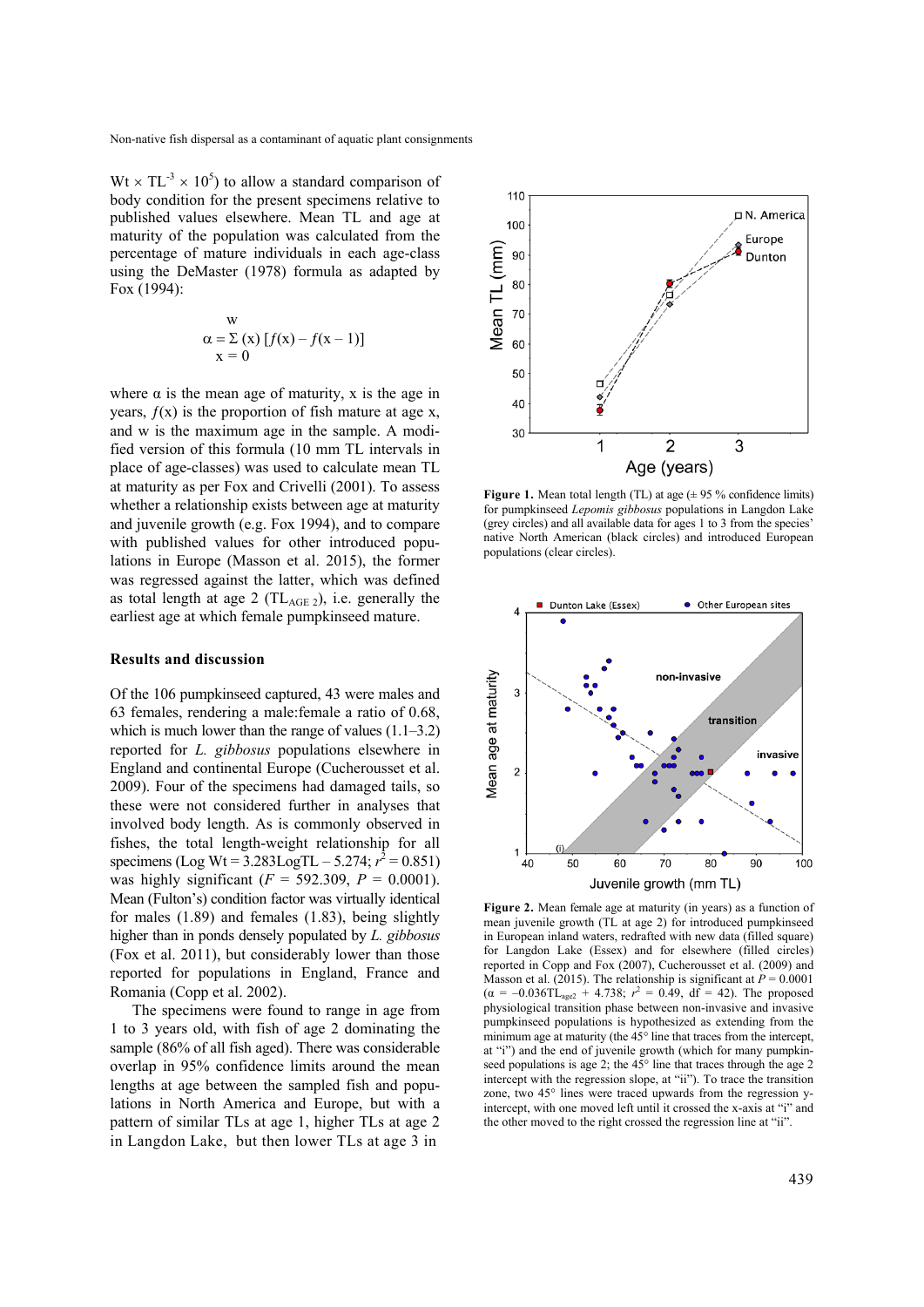Langdon Lake compared with North America (Figure 1). Testing of TL at age data revealed the Langdon fish were indeed of significantly longer TL at age 2 than populations in Europe (Mann-Whitney U test:  $Z = -3.17$ ,  $P = 0.002$ ) and North America (Z = −4.53, *P* < 0.001) (Figure 1). Rapid juvenile growth, i.e. TL at age 2, is normally associated with young age at maturity both in the species' native range (Fox 1994) and its introduced European range (Copp and Fox 2007), where the relationship between juvenile growth and age at maturity has been proposed (Copp and Fox 2007) and validated (Cucherousset et al. 2009; Fobert et al. 2013; Masson et al. 2015) as a biologically-based model for predicting invasiveness. In Langdon Lake, fast juvenile growth (Figure 1) was indeed associated with relatively early juvenile growth, placing that population on the border of invasive and transitional populations (Figure 2).

Mean age at maturity for female pumpkinseed in Langdon Lake (2.02 years) is well below the mean for North America (2.98 years) and slightly lower than the mean (2.21 years) for European populations (Fox and Copp 2014). Similarly, mean female length at maturity in the Langdon Lake population (73 mm) is shorter than that for native North American populations (99.4 mm TL) and that (77.0 mm) for nonnative European populations (Fox and Copp 2014).

For many non-native fish populations, the date and method of introduction is usually unknown (e.g. Welcomme 1992) and therefore difficult to determine retrospectively. However, in the present case, the age range of the *L. gibbosus* (1–3 years) and the rapid juvenile growth, especially in age 2 fish in 2015, which would have been small age 1 fish in March 2014, provide biological evidence indicative of a recentlyintroduced population. This is the first known incidence of a non-native fish introduction as a contaminant of an aquatic plant consignment, and it extends the introduced UK range of *L. gibbosus*. Indeed, although a few established populations of *L. gibbosus* were previously known to exist north of the River Thames (Lever 1977), more recent investigations (Copp et al. 2006, 2007; Zięba et al. 2010) found those historically-established populations to have been extirpated prior to the  $21<sup>st</sup>$  century, including single pond populations in Scotland (Newport-on-Tay), in northeast England (just south of Newcastle) and in Cambridgeshire (just south of Cambridge; Lever 2009). The first of these populations disappeared during a hot summer in the 1980s when the pond dried out (W. Berry, Tayfield Estate, personal communication). In a subsequent fish survey of the pond, the only species observed was gudgeon *Gobio gobio* (P. Maitland, personal communication). Whereas, the latter two populations disappeared when the ponds they inhabited were filled in to construct a car park (northeast England) and a building (Cambridgeshire).

Since the demise of these more northerly populations, all known extant populations were restricted to locations south of the River Thames (Copp et al. 2007), with most of established in ponds situated in East and West Sussex (Villeneuve et al. 2005; Cucherousset et al. 2009) and only a few further west on the Isle of Wight and in the Somerset Levels (Villeneuve et al. 2005; Cucherousset et al. 2009). In most cases, established populations go unreported due to landowner ignorance of their existence—this was the case of a newly-established population that invaded a garden pond during a flood of Batts Bridge Stream (East Sussex). This population, which was studied a few years after its introduction (Fobert et al. 2013), was found to demonstrate a similar pattern of elevated juvenile growth and early maturity as in the present study (Figure 2). As such, the *L. gibbosus* population in Langdon Lake now represents the most northerly population of *L. gibbosus* known to exist in the UK.

# *Management recommendations*

The inadvertent, indeed negligent, introduction documented here highlights the importance of adhering to current guidelines on the movement of aquatic plants (i.e. Be Plant Wise), which aim to prevent unwanted transfer of aquatic organisms. Prevention is always more cost effective than the cure for bioinvasions (Leung et al. 2002), and there are various practices that aquaculturists and their customers can adopt in the harvest, handling, packing and shipping to reduce the risk of hitchhikers (Zajicek et al. 2009). Biosecurity plans should be in place at each step throughout the supply chain, beginning at the aquaculture facility and including the end user (i.e. the person stocking the aquatic organism into the recipient water). These biosecurity plans should involve regular inspections for diseases and nuisance species, the washing and disinfection of the rearing and transport facilities before returning to the aquaculture facility.

At the point of harvest, specific employees can be assigned to inspect visually for and remove unwanted species. Removal of smaller organisms (or propagules thereof) may be purged during the holding, grading and sorting of the intended aquatic product, such as with the use of a strong flow of water or an appropriate treatment, such as the use of salt, temperature or formaldehyde baths to remove unwanted species (e.g. Helms 1967; Carmichael and Tomasso 1983; Mitchell and Brandt 2009; Jute and Dunphy 2017).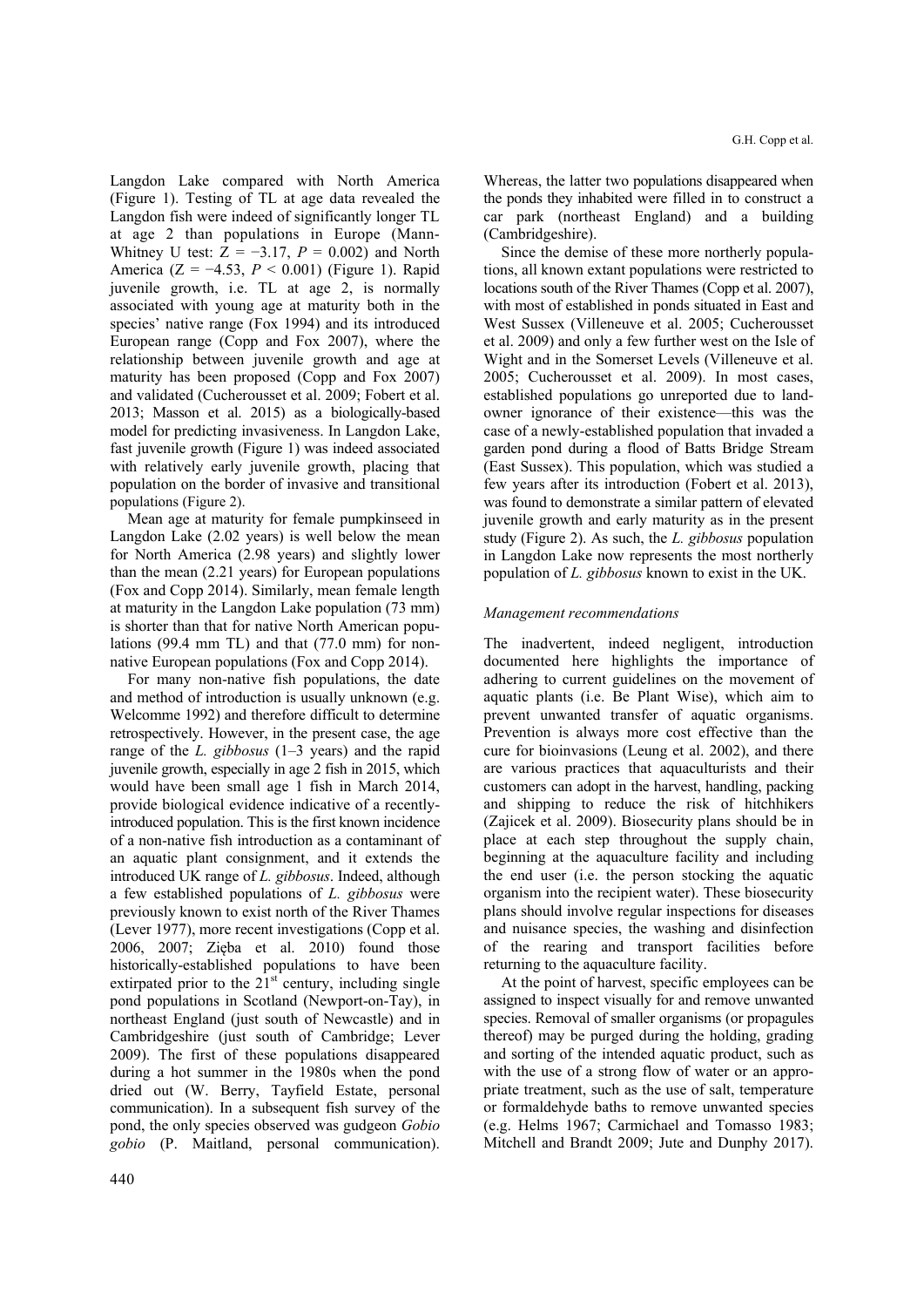Such treatments may be appropriate prior to transport or in some cases during transport, such as a weakly saline bath during the transport of fish or removal of free water in the transport of aquatic plants. In the latter case, plants should be washed and then either wrapped in moist paper (e.g. newspaper) or placed in air-filled, sealed plastic bags, similar to the transport of aquarium plants from the shop to the customer's home aquarium. Procedures such as these will reduce the likelihood of unwanted fish and other aquatic organisms, especially those that are not easily visible, from being inadvertently transported and introduced along with the intended aquatic organism (Padilla and Williams 2004).

#### **Acknowlgements**

This study was funded by the Cefas through support from the UK Department of Environment, Food and Rural Affairs (Defra). We thank the anonymous reviewers for their suggestions.

#### **References**

- Anderson LG, White PCL, Stebbing PD, Stentiford GD, Dunn AM (2014) Biosecurity and vector behaviour: evaluating the potential threat posed by anglers and canoeists as pathways for the spread of invasive non-native species and pathogens. *PLoS ONE* 10: e0140833, https://doi.org/10.1371/journal.pone.0092788
- Bacela-Spychalska K, Grabowski M, Rewicz T, Konopacka A, Wattier R (2013) The 'killer shrimp' *Dikerogammarus villosus* (Crustacea, Amphipoda) invading Alpine lakes: overland transport by recreational boats and scuba-diving gear as potential entry vectors? *Aquatic Conservation: Marine and Freshwater Ecosystems* 23: 606–618, https://doi.org/10.1002/aqc.2329
- Britton JR, Cucherousset J, Davies GD, Godard MJ, Copp GH (2010a) Non-native fishes and climate change: predicting species responses to warming temperatures in a temperate region. *Freshwater Biology* [55: 1130–1141, https://doi.org/10.1111/](https://doi.org/10.1111/j.1365-2427.2010.02396.x)  j.1365-2427.2010.02396.x
- Britton JR, Davies GD, Harrod C (2010b) Trophic interactions and consequent impacts of the invasive fish *Pseudorasbora parva* in a native aquatic foodweb: a field investigation in the UK. *Biological Invasions* 12: 1533–1542, https://doi.org/10.1007/s10530- 009-9566-5
- Buczyński P, Bielak-Bielecki P (2012) *Crocothemis servilia* (Drury, 1773) (Odonata: Libellulidae) zawleczony wraz z roślinami akwariowymi do Lublina (Polska). [*Crocothemis servilia* (Drury, 1773) (Odonata: Libellulidae) introduced with aquarium plants to Lublin (Poland)] *Annales UMCS, Biologia* 67: 21–26, https://doi.org/10.2478/v10067-012-0016-x
- Carmichael GJ, Tomasso JR (1983) Use of formalin to separate tadpoles from largemouth bass fingerlings after harvesting. *Progressive Fish Culturist* [45: 105–106, https://doi.org/10.1577/1548-](https://doi.org/10.1577/1548-8659(1983)45[105:UOFTST]2.0.CO;2) 8659(1983)45[105:UOFTST]2.0.CO;2
- Copp GH, Fox MG (2007) Growth and life history traits of introduced pumpkinseed (*Lepomis gibbosus*) in Europe, and the relevance to invasiveness potential. In: Gherardi F (ed), Freshwater Bioinvaders: Profiles, Distribution, and Threats, Springer, Berlin, pp 289–306, https://doi.org/10.1007/978-1-4020-6029-8\_15
- Copp GH, Stakėnas S, Davison PI (2006) The incidence of nonnative fishes in water courses: example of the United Kingdom. *Aquatic Invasions* 1: 72–75, https://doi.org/10.3391/ai.2006.1.2.3
- Copp GH, Fox MG, Kováč V (2002) Growth, morphology and life history traits of a coolwater European population of

pumpkinseed *Lepomis gibbosus. Archiv für Hydrobiologie* 155: 585–614, http://doi.org/10.1127/archiv-hydrobiol/155/2002/585

- Copp GH, Templeton M, Gozlan RE (2007) Propagule pressure and the invasion risks of non-native freshwater fishes in Europe: a case study of England. *Journal of Fish Biology* 71: 148–159, https://doi.org/10.1111/j.1095-8649.2007.01680.x
- Copp GH, Vilizzi L, Gozlan RE (2010) Fish movements: the introduction pathway for topmouth gudgeon *Pseudorasbora parva* and other non-native fishes in the UK. *Aquatic Conservation: Marine & Freshwater Ecosystems* 20: 269–273, https://doi.org/10.1002/aqc.1092
- Copp GH, Wesley KJ, Vilizzi L (2005) Pathways of ornamental and aquarium fish introductions into urban ponds of Epping Forest (London, England): the human vector. *Journal of Applied Ichthyology* 21: 263–274, https://doi.org/10.1111/j.1439-0426.2005.00673.x
- Cucherousset J, Copp GH, Fox MG, Sterud E, Van Kleef HH, Verreycken H, Záhorská E (2009) Life-history traits and potential invasiveness of introduced pumpkinseed *Lepomis gibbosus* populations in northwestern Europe. *Biological Invasions* 11: 2171–2180, https://doi.org/10.1007/s10530-009-9493-5
- DeMaster DP (1978) Calculation of the average age of sexual maturity in marine mammals. *Journal of Fisheries Research Board of Canada* 35: 912–915, https://doi.org/10.1139/f78-148
- Duggan IC, Rixon CAM, MacIsaac HJ (2006) Popularity and propagule pressure: determinants of introduction and establishment of aquarium fish. *Biological Invasions* 8: 393– 398, https://doi.org/10.1007/s10530-004-2310-2
- Fobert E, Zięba G, Vilizzi L, Godard MJ, Fox MG, Stakėnas S, Copp GH (2013) Predicting non-native fish dispersal under conditions of climate change: case study in England of dispersal and establishment of pumpkinseed *Lepomis gibbosus* in a floodplain pond. *Ecology of Freshwater Fish* 22: 106-116, https://doi.org/10. 1111/eff.12008
- Fox MG (1994) Growth, density, and interspecific influences on pumpkinseed sunfish life histories. *Ecology* 75: 1157–1171, https://doi.org/10.2307/1939439
- Fox MG, Copp GH  $(2014)$  Old world vs new world Life history alterations in a successful invader introduced across Europe. *Oecologia* 174: 435–446, https://doi.org/10.1007/s00442-013-2776-7
- Fox MG, Crivelli AJ (2001) Life history traits of pumpkinseed (*Lepomis gibbosus*) populations introduced into warm thermal environments. *Archiv für Hydrobiologie* 150: 561–580, https://doi. [org/10.1127/archiv-hydrobiol/150/2001/561](https://doi.org/10.1127/archiv-hydrobiol/150/2001/561)
- Fox MG, Villeneuve F, Copp GH (2011) Seasonal reproductive allocation, local-scale variation and environmental influences on life history traits of introduced pumpkinseed (*Lepomis gibbosus*) in Southern England. *Fundamental & Applied Limnology* 178 231–243, https://doi.org/10.1127/1863-9135/2011/0178-0231)
- Helms DR (1967) Use of formalin for selective control of tadpoles in the presence of fishes. *Progressive Fish Culturist* 29: 43–47, [https://doi.org/10.1577/1548-8640\(1967\)29\[43:UOFFSC\]2.0.CO;2](https://doi.org/10.1577/1548-8640(1967)29[43:UOFFSC]2.0.CO;2)
- Jute A, Dunphy BJ (2017) The potential efficacy and application of freshwater and hypersaline immersion to control the spread of a marine invasive species. *Biological Invasions* 19: 1137–1141, https://doi.org/10.1007/s10530-016-1350-8
- Keller RP, Lodge DM (2007) Species invasions from commerce in live aquatic organisms: problems and possible solutions. *Bioscience* 57: 428–436, https://doi.org/10.1641/B570509
- Kipping J (2006) Globalisierung und Libellen: Verschleppung von exotischen Libellenarten nach Deutschland (Odonata: Coenagrionidae, Libellulidae). *Libellula* 25(1/2): 109–116 [in German with English abstract]
- Leung B, Lodge DM, Finnoff D, Shogren JF, Lewis M, Lamberti G (2002) An ounce of prevention or a pound of cure: bioeconomic risk analysis of invasive species. *Proceedings of the Royal Society, Series B* 269: 2407–2413, https://doi.org/10.1098/rspb.2002.2179
- Lever C (1977) The Naturalised Animals of the British Isles. Hutchinson & Co Limited, London, 600 pp
- Lever C (2009) The Naturalised Animals of Britain and Ireland. New Holland Publishers Limited, London, 424 pp